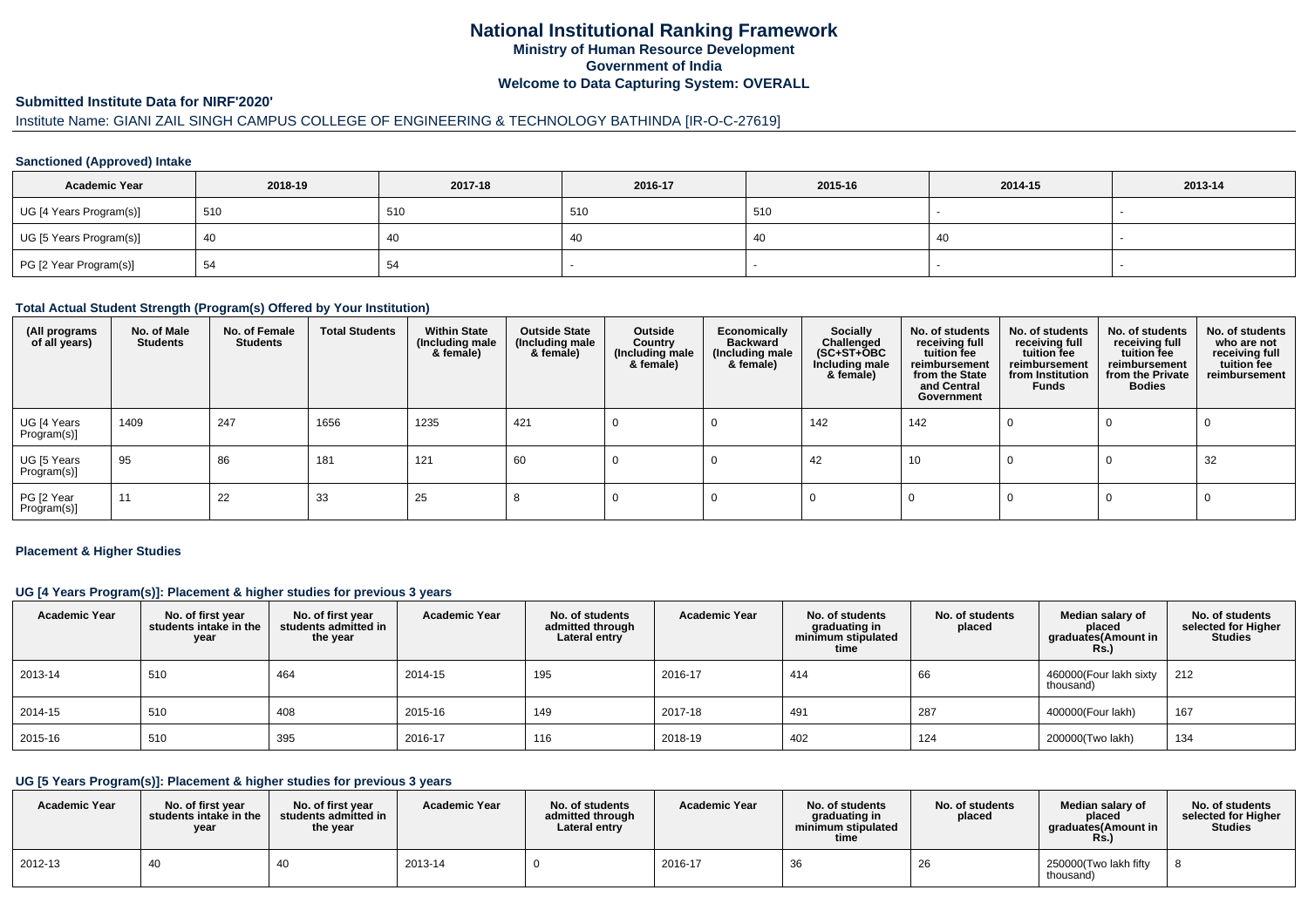| 2013-14 | -40 | 2014-15 | 2017-18 | 36 | $\sim$<br>ںے | 245000(Two lakh forty<br>five thousand) |  |
|---------|-----|---------|---------|----|--------------|-----------------------------------------|--|
| 2014-15 | 40  | 2015-16 | 2018-19 |    | c.           | 240000(Two lakh forty<br>thousand)      |  |

# **PG [2 Years Program(s)]: Placement & higher studies for previous 3 years**

| <b>Academic Year</b> | No. of first year<br>students intake in the<br>year | No. of first vear<br>students admitted in<br>the year | <b>Academic Year</b> | No. of students graduating in minimum<br>stipulated time | No. of students<br>placed | Median salary of<br>placed<br>graduates(Amount in<br><b>Rs.</b> ) | No. of students<br>selected for Higher<br><b>Studies</b> |
|----------------------|-----------------------------------------------------|-------------------------------------------------------|----------------------|----------------------------------------------------------|---------------------------|-------------------------------------------------------------------|----------------------------------------------------------|
| 2015-16              | 54                                                  | 50                                                    | 2016-17              | -49                                                      |                           | 220000(Two lakh<br>twenty thousand)                               | -6                                                       |
| 2016-17              | 54                                                  | 32                                                    | 2017-18              | 30                                                       | Ίυ                        | 300000(Three lakh)                                                |                                                          |
| 2017-18              | 54                                                  | 27                                                    | 2018-19              | 21                                                       | Ίυ                        | 200000(Two lakh)                                                  |                                                          |

## **Ph.D Student Details**

| Ph.D (Student pursuing doctoral program till 2017-18; Students admitted in the academic year 2018-19 should not be entered here.) |         |                       |         |  |  |  |
|-----------------------------------------------------------------------------------------------------------------------------------|---------|-----------------------|---------|--|--|--|
|                                                                                                                                   |         | <b>Total Students</b> |         |  |  |  |
| Full Time                                                                                                                         |         |                       |         |  |  |  |
| Part Time                                                                                                                         |         | 23                    |         |  |  |  |
| No. of Ph.D students graduated (including Integrated Ph.D)                                                                        |         |                       |         |  |  |  |
|                                                                                                                                   | 2018-19 | 2017-18               | 2016-17 |  |  |  |
| Full Time                                                                                                                         |         |                       |         |  |  |  |
| Part Time                                                                                                                         |         |                       |         |  |  |  |

## **Financial Resources: Utilised Amount for the Capital expenditure for previous 3 years**

| <b>Academic Year</b>                                                                                 | 2018-19                                                                     | 2017-18                                                                   | 2016-17                                                                           |  |  |  |  |  |
|------------------------------------------------------------------------------------------------------|-----------------------------------------------------------------------------|---------------------------------------------------------------------------|-----------------------------------------------------------------------------------|--|--|--|--|--|
| <b>Utilised Amount</b>                                                                               |                                                                             | <b>Utilised Amount</b>                                                    | <b>Utilised Amount</b>                                                            |  |  |  |  |  |
| Annual Capital Expenditure on Academic Activities and Resources (excluding expenditure on buildings) |                                                                             |                                                                           |                                                                                   |  |  |  |  |  |
| Library                                                                                              | 1627162 (Sixteen lakh Twenty seven thousand one hundred<br>sixty two)       | 4238830 (Forty two lakh thirty eight thousand)                            | 3547843 (Thirty five lakh forty seven thousand eight hundred<br>forty three)      |  |  |  |  |  |
| New Equipment for Laboratories                                                                       | 7667595 (Seventy six lakh sixty seven thousand five hundred<br>ninety five) | 6253195 (Sixty two lakh fifty three thousand one hundred<br>ninety five)  | 1183209 (Eleven lakh eighty three thousand two hundred and<br>nine)               |  |  |  |  |  |
| <b>Engineering Workshops</b>                                                                         | $0$ (zero)                                                                  | $0$ (zero)                                                                | 0 (zero)                                                                          |  |  |  |  |  |
| Other expenditure on creation of Capital Assets (excluding<br>expenditure on Land and Building)      | 0 (zero)                                                                    | 2138655 (Twenty one lakh thirty eight thousand six hundred<br>fifty five) | 12525476 (One crore twenty five twenty five thousand four<br>hundred seventy six) |  |  |  |  |  |

# **Financial Resources: Utilised Amount for the Operational expenditure for previous 3 years**

| <b>Academic Year</b>           | 2018-19 | 2017-18                | 2016-17                |  |  |  |
|--------------------------------|---------|------------------------|------------------------|--|--|--|
| <b>Utilised Amount</b>         |         | <b>Utilised Amount</b> | <b>Utilised Amount</b> |  |  |  |
| Annual Operational Expenditure |         |                        |                        |  |  |  |

**Annual Operational Expenditure**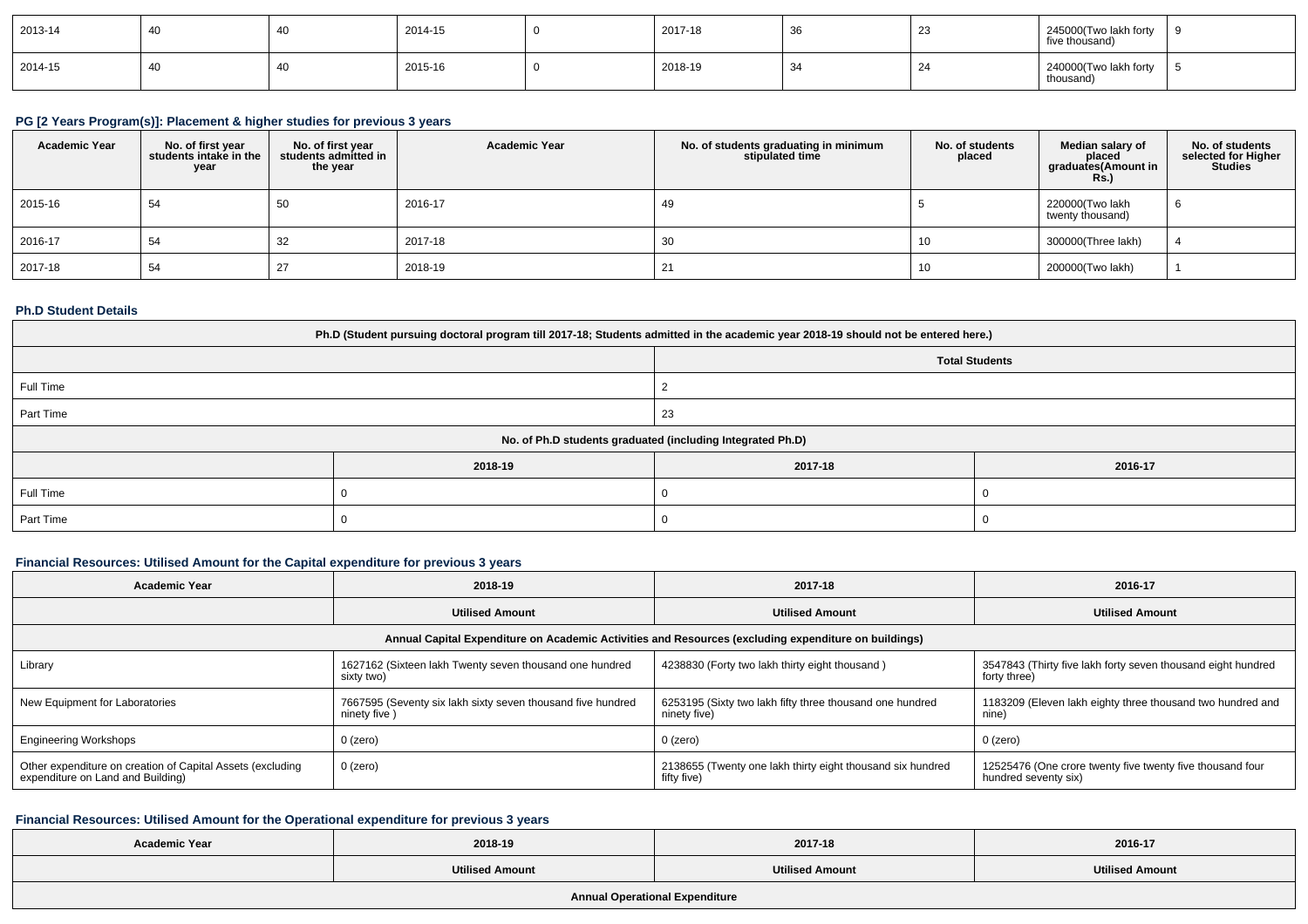| Salaries (Teaching and Non Teaching staff)                                                                                                                                                      | 99141842 (Nine crore ninety one lakh forty one thousand eight<br>hundred forty two) | 97078455 (Nine crore seventy lakh seventy eight thousand four  <br>hundred fifty five) | 84707557 (Eight crore forty seven lakh seven thousand five<br>hundred fifty seven) |
|-------------------------------------------------------------------------------------------------------------------------------------------------------------------------------------------------|-------------------------------------------------------------------------------------|----------------------------------------------------------------------------------------|------------------------------------------------------------------------------------|
| Maintenance of Academic Infrastructure or consumables and<br>other running expenditures (excluding maintenance of hostels<br>and allied services, rent of the building, depreciation cost, etc) | 4339000 (Forty three lakh thirty nine thousand)                                     | 7764000 (Seventy seven lakh sixty four thousand)                                       | 1672000 (Sixteen lakh seventy two thousand)                                        |
| Seminars/Conferences/Workshops                                                                                                                                                                  | 304000 (Three lakh four thousand)                                                   | 217000 (Two lakh seventeen thousand)                                                   | 382262 (Three lakh eighty two thousand two hundred sixty two)                      |

#### **IPR**

| Calendar year            | 2018 | 2017 | 2016 |
|--------------------------|------|------|------|
| No. of Patents Published |      |      |      |
| No. of Patents Granted   |      |      |      |

## **Sponsored Research Details**

| <b>Financial Year</b>                    | 2018-19  | 2017-18 | 2016-17 |
|------------------------------------------|----------|---------|---------|
| Total no. of Sponsored Projects          |          |         |         |
| Total no. of Funding Agencies            |          |         |         |
| Total Amount Received (Amount in Rupees) | 100000   |         |         |
| Amount Received in Words                 | One lakh | Zero    | Zero    |

# **Consultancy Project Details**

| <b>Financial Year</b>                    | 2018-19                                                | 2017-18                                                                         | 2016-17                                                    |
|------------------------------------------|--------------------------------------------------------|---------------------------------------------------------------------------------|------------------------------------------------------------|
| Total no. of Consultancy Projects        | 107                                                    | 142                                                                             | 252                                                        |
| Total no. of Client Organizations        | 412                                                    | 532                                                                             | 1075                                                       |
| Total Amount Received (Amount in Rupees) | 16455019                                               | 34488887                                                                        | 19749091                                                   |
| Amount Received in Words                 | One crore sixty four lakh fifty five thousand nineteen | Three crore forty four lakh eighty eight thousand eight hundred<br>eighty seven | One crore ninety seven lakh forty nine thousand ninety one |

# **Executive Development Program/Management Development Programs**

| <b>Financial Year</b>                                                              | 2018-19 | 2017-18 | 2016-17 |
|------------------------------------------------------------------------------------|---------|---------|---------|
| Total no. of Executive Development Programs/ Management<br>Development Programs    | 0       |         |         |
| Total no. of Participants                                                          |         |         |         |
| Total Annual Earnings (Amount in Rupees)(Excluding Lodging<br>8. Boarding Charges) |         |         |         |
| Total Annual Earnings in Words                                                     | Zero    | Zero    | Zero    |

## **PCS Facilities: Facilities of physically challenged students**

| 1. Do your institution buildings have Lifts/Ramps?                                                                                                        | Yes, more than 80% of the buildings |
|-----------------------------------------------------------------------------------------------------------------------------------------------------------|-------------------------------------|
| 2. Do your institution have provision for walking aids, includingwheelchairs and transportation from one building to another for<br>handicapped students? | 'Yes                                |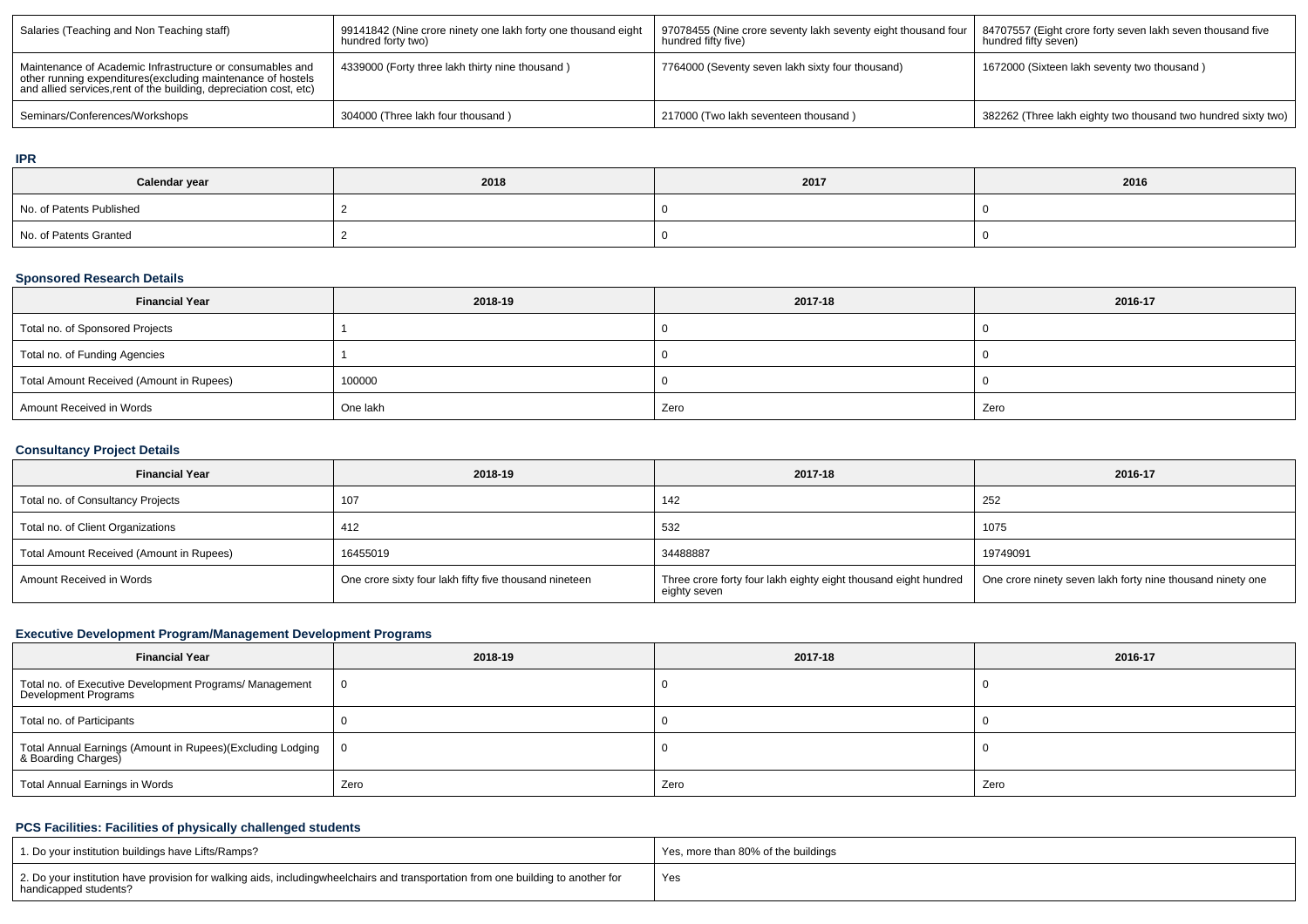|  |  |  |  | 3. Do your institution buildings have specially designed toilets for handicapped students? |  |
|--|--|--|--|--------------------------------------------------------------------------------------------|--|
|  |  |  |  |                                                                                            |  |

Ishita Sharma (1413235 Design Whack Design Whack Minack Whack Whack Minack Design Whack Minack Minack.co<br>Im

Yes, more than 80% of the buildings

editor@designwhack.c om

2019

ishsharma707@gmail. com

8054811503

#### **Awards Details**

| 1. How many faculty member of your institution have received highly reputed national/international awards/recognition from central<br>government agencies in the previous academic year 2018-19 |                                                   |                            |                                                                                                                |                                                                                                           | 2                                                                                                                      |                                          |                            |                               |                               |  |  |
|-------------------------------------------------------------------------------------------------------------------------------------------------------------------------------------------------|---------------------------------------------------|----------------------------|----------------------------------------------------------------------------------------------------------------|-----------------------------------------------------------------------------------------------------------|------------------------------------------------------------------------------------------------------------------------|------------------------------------------|----------------------------|-------------------------------|-------------------------------|--|--|
| Srno                                                                                                                                                                                            | Name of the Faculty                               | Name of the Award          | Name of the Central<br>government<br>agency/international<br>agencies from where<br>award has been<br>received | Address of the<br>Agency giving award                                                                     | <b>Contact Email ID of</b><br>the Agency                                                                               | Year of receiving<br>award               | Email ID of the<br>faculty | Contact no. of the<br>faculty | Is it<br>Fellowship?(Yes/No)  |  |  |
|                                                                                                                                                                                                 | Jatinder Kaur                                     | Copyright                  | Copyright office<br>Government of India                                                                        | PLOT No. 32 Bauddhik<br>Sampada Bhawan,<br>Sector 14 Dwarka.<br>Dwarka, New Delhi,<br>Delhi 110078        | Copyright@nic.in                                                                                                       | 2018                                     | ar.jatinder@gmail.com      | 9878022335                    | No                            |  |  |
| $\overline{2}$                                                                                                                                                                                  | Jatinder Kaur                                     | <b>Design Registration</b> | The Patent office<br>Government of India                                                                       | CP 2. CP Block. Sector<br>V. Bidhannagar,<br>Kolkata, West Bengal<br>700091                               | kolkata-patent@nic.in                                                                                                  | 2018                                     | ar.jatinder@gmail.com      | 9878022335                    | No                            |  |  |
|                                                                                                                                                                                                 |                                                   |                            | 2. How many students of your institution have won international awards in the previous academic year 2018-19   |                                                                                                           | 3                                                                                                                      |                                          |                            |                               |                               |  |  |
| Srno                                                                                                                                                                                            | Name of the<br>Student/Name of the<br><b>Team</b> | <b>Enrolment Number</b>    | Name of the Award                                                                                              | Name of International<br><b>Institution/Organisati</b><br>on from where the<br>award has been<br>received | Address of the<br>Agency giving award                                                                                  | <b>Contact Email ID of</b><br>the Agency | Year of receiving<br>award | Email ID of the<br>faculty    | Contact no. of the<br>faculty |  |  |
|                                                                                                                                                                                                 | Lovepreet Kaur                                    | 170040040                  | Birla White Yuva Ratna<br>Design Awards                                                                        | Atitya Birla Group                                                                                        | <b>Central Marketing</b><br>Office: Gr Floor. Ahura<br>Centre, 82, Mahakali<br>Caves Rd, Andheri (E),<br>Mumbai-400093 | kalyan.c@adityabirla.c<br>om             | 2019                       | arlovepreetkaur@gmail<br>.com | 8437003771                    |  |  |
| 2                                                                                                                                                                                               | Rahul Arora                                       | 1313520                    | <b>APR Media Student</b><br>Architecture and<br>Design Award                                                   | <b>APR Media</b>                                                                                          | Drozdow 4, 40-530<br>Katowice, Poland                                                                                  | biuro@aprmedia.pl                        | 2018                       | rahularora2394@gmail<br>.com  | 8699563677                    |  |  |

#### **Accreditation**

3

#### **NBA Accreditation**

| is vour institute have a valid NBA Accreditation?<br>.Does | N0 |
|------------------------------------------------------------|----|
|                                                            |    |

## **NAAC Accreditation**

| 1 N11 R<br>ില<br>a valid NAAC Accreditation?<br>r institute have | NO. |
|------------------------------------------------------------------|-----|
|                                                                  |     |

### **ICAR Accreditation**

## **Village Adoption**

| Have your institute adopted any village under Unnat Bharat Scheme? | $\sqrt{2}$<br>YES |  |
|--------------------------------------------------------------------|-------------------|--|
|                                                                    |                   |  |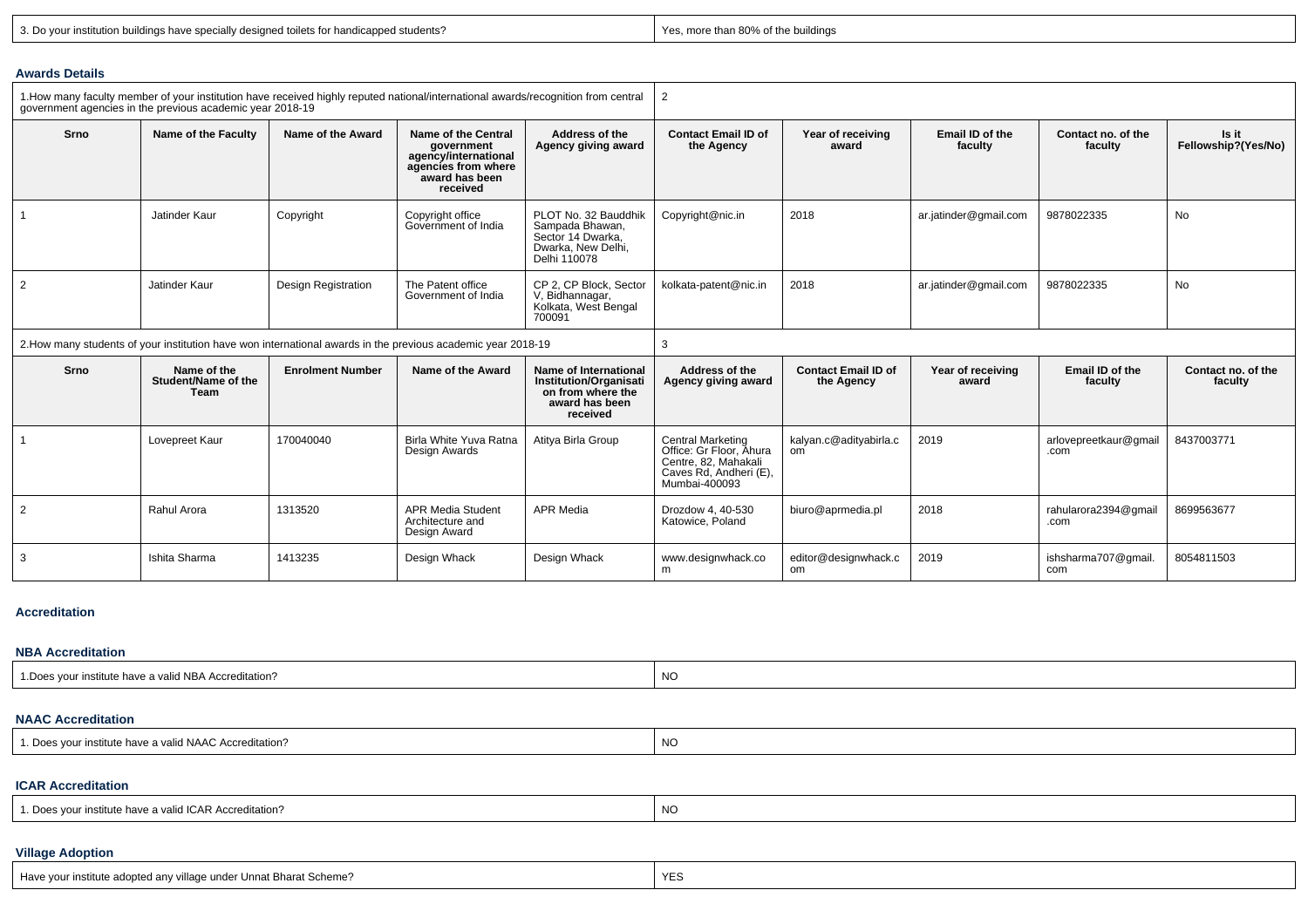## **Faculty Details**

| Srno           | <b>Name</b>                   | Age    | <b>Designation</b>     | Gender | Qualification | <b>Experience (In</b><br>Months) | <b>Is Associated</b><br><b>Last Year</b> | Currently<br>working with<br>institution? | <b>Joining Date</b> | <b>Leaving Date</b>      | <b>Association type</b> |
|----------------|-------------------------------|--------|------------------------|--------|---------------|----------------------------------|------------------------------------------|-------------------------------------------|---------------------|--------------------------|-------------------------|
| $\overline{1}$ | Amandeep Kaur                 | 33     | Assistant<br>Professor | Female | M.Arch.       | 84                               | Yes                                      | Yes                                       | 11-09-2017          | $\overline{\phantom{a}}$ | Regular                 |
| $\overline{2}$ | <b>Bhupinder Pal</b><br>Singh | 48     | Professor              | Male   | Ph.D          | 308                              | Yes                                      | Yes                                       | 03-01-1994          | $\overline{\phantom{a}}$ | Regular                 |
| 3              | Darshpreet Kaur               | 26     | Lecturer               | Female | B. Arch       | 49                               | No                                       | Yes                                       | 30-09-2019          | $\overline{\phantom{a}}$ | Visiting                |
| 4              | <b>Gurmeet Kaur</b>           | 27     | Assistant<br>Professor | Female | M.Arch.       | 27                               | No                                       | Yes                                       | 26-07-2019          | --                       | Regular                 |
| 5              | Janmeet Kaur                  | 24     | Lecturer               | Female | M.Plan        | 3                                | No                                       | Yes                                       | 06-08-2019          | $\overline{\phantom{a}}$ | Visiting                |
| 6              | Jasleen Kaur                  | 26     | Assistant<br>Professor | Female | M.Plan        | 15                               | No                                       | Yes                                       | 30-07-2019          | --                       | Regular                 |
| $\overline{7}$ | Jatinder Kaur                 | 47     | Professor              | Female | Ph.D          | 268                              | Yes                                      | Yes                                       | 10-08-1998          | $\overline{a}$           | Regular                 |
| 8              | Kajal Handa Arshi             | 34     | Assistant<br>Professor | Female | M.Arch.       | 60                               | Yes                                      | Yes                                       | 11-09-2017          | --                       | Regular                 |
| 9              | Kapil Arora                   | 39     | Assistant<br>Professor | Male   | M.Arch.       | 192                              | Yes                                      | Yes                                       | 11-09-2017          | $\overline{\phantom{a}}$ | Regular                 |
| 10             | Kritika Goyal                 | 23     | Lecturer               | Female | B. Arch       | 1                                | No                                       | Yes                                       | 30-09-2019          | $\overline{\phantom{a}}$ | Visiting                |
| 11             | Meenu Chaudhary               | 29     | Assistant<br>Professor | Female | M.Plan        | 51                               | Yes                                      | Yes                                       | 30-11-2017          | $\overline{\phantom{a}}$ | Regular                 |
| 12             | Mitakshi Sharma               | $30\,$ | Assistant<br>Professor | Female | B. Arch       | 84                               | Yes                                      | Yes                                       | 10-08-2015          | --                       | Regular                 |
| 13             | Ranjeet Kaur                  | 59     | Associate<br>Professor | Female | B. Arch       | 330                              | Yes                                      | Yes                                       | 06-10-1993          | $\overline{\phantom{a}}$ | Regular                 |
| 14             | Ripu Daman Singh              | 47     | Associate<br>Professor | Male   | M.Arch.       | 284                              | Yes                                      | Yes                                       | 02-01-1996          | $\overline{\phantom{a}}$ | Regular                 |
| 15             | Vaishali Parmar               | 29     | Lecturer               | Female | M.Sc.         | 21                               | No                                       | Yes                                       | 14-08-2019          | $\overline{\phantom{a}}$ | Visiting                |
| 16             | Vidh Chauhan                  | 27     | Lecturer               | Male   | M.Arch.       | 27                               | Yes                                      | Yes                                       | 05-08-2019          | $\overline{\phantom{a}}$ | Visiting                |
| 17             | Dr Abhilasha                  | 41     | Professor              | Female | Ph.D          | 240                              | Yes                                      | Yes                                       | 03-09-1998          | Ξ.                       | Regular                 |
| 18             | Dr Kamaljit Singh<br>Boparai  | 41     | Professor              | Male   | Ph.D          | 127                              | Yes                                      | Yes                                       | 12-08-2016          | --                       | Regular                 |
| 19             | Dr Puneet Bansal              | 32     | Assistant<br>Professor | Male   | Ph.D          | 48                               | Yes                                      | Yes                                       | 27-07-2016          | --                       | Regular                 |
| 20             | Dr Ved Parkash                | 43     | Professor              | Male   | Ph.D          | 234                              | Yes                                      | Yes                                       | 26-12-2016          |                          | Regular                 |
| 21             | Er Mandeep Kaur               | 31     | Assistant<br>Professor | Female | M.Tech        | 84                               | Yes                                      | Yes                                       | 12-01-2015          | $\overline{\phantom{a}}$ | Regular                 |
| 22             | Er Yadwinder Pal              | 36     | Assistant<br>Professor | Male   | M.Tech        | 120                              | Yes                                      | Yes                                       | 11-12-2013          | $\overline{\phantom{a}}$ | Regular                 |
| 23             | Dr Archana<br>Pathak          | 41     | Assistant<br>Professor | Female | Ph.D          | 72                               | Yes                                      | Yes                                       | 02-12-2013          | $\overline{\phantom{a}}$ | Regular                 |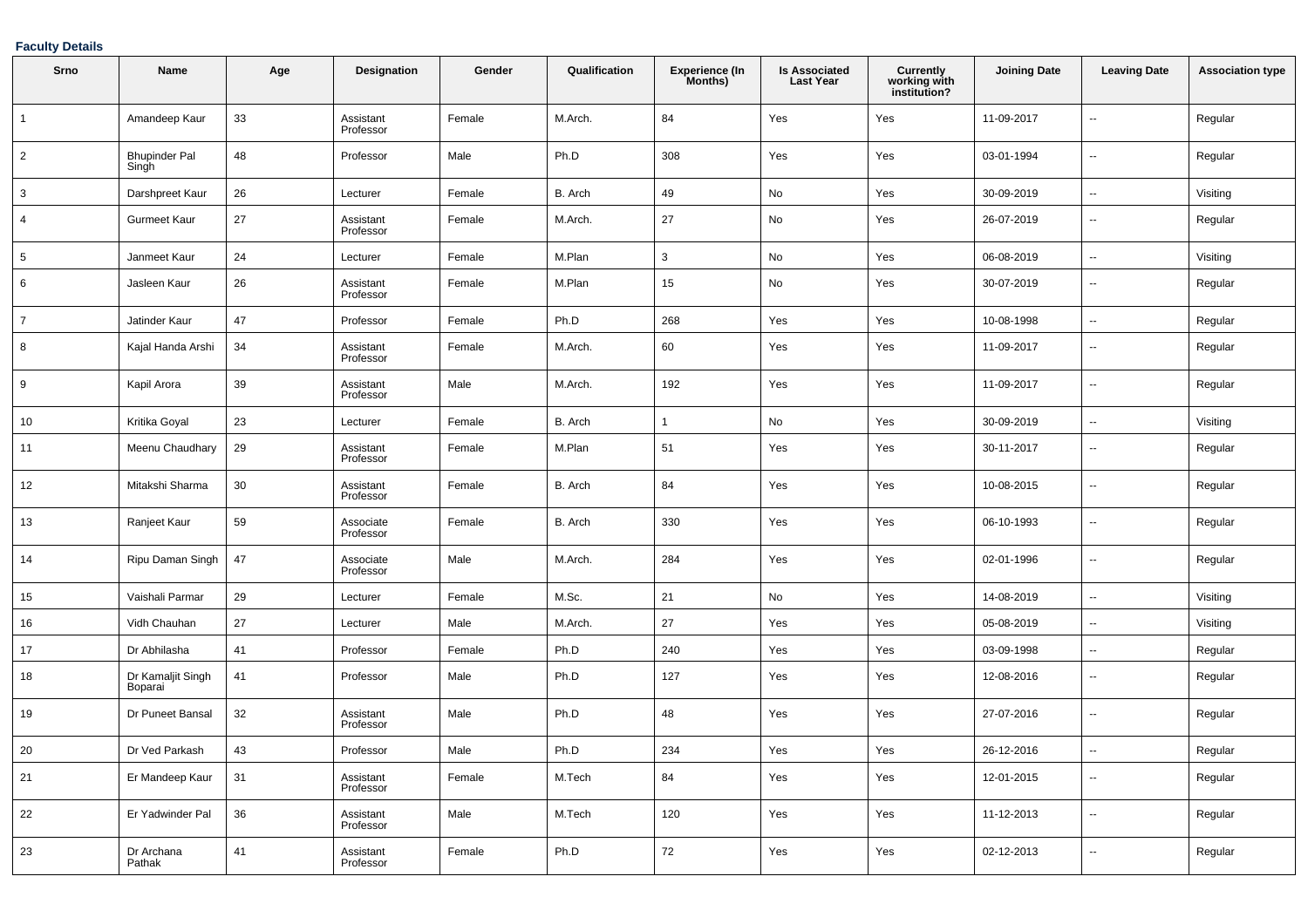| 24 | Dr Mamta Kansal              | 42 | Associate<br>Professor | Female | Ph.D          | 180 | Yes | Yes | 05-09-2005 | $\overline{\phantom{a}}$ | Regular |
|----|------------------------------|----|------------------------|--------|---------------|-----|-----|-----|------------|--------------------------|---------|
| 25 | Dr Rakesh Kumar<br>Singla    | 54 | Professor              | Male   | Ph.D          | 290 | Yes | Yes | 08-08-1996 | $\ddotsc$                | Regular |
| 26 | Er Amandeep<br>Kaur          | 29 | Assistant<br>Professor | Female | M.Tech        | 72  | Yes | Yes | 17-06-2013 | $\overline{\phantom{a}}$ | Regular |
| 27 | Er Nirmal Singh<br>Sidhu     | 28 | Assistant<br>Professor | Male   | M.Tech        | 58  | Yes | Yes | 17-08-2015 | $\sim$                   | Regular |
| 28 | Prof Gurprit Singh<br>Bath   | 53 | Associate<br>Professor | Male   | M.Tech        | 360 | Yes | Yes | 23-03-1993 | $\ddotsc$                | Regular |
| 29 | Dr Anupam Kumar              | 48 | Professor              | Male   | Ph.D          | 293 | Yes | Yes | 31-08-1998 | $\sim$                   | Regular |
| 30 | Dr Kirandeep Kaur            | 33 | Assistant<br>Professor | Female | Ph.D          | 48  | Yes | Yes | 11-08-2016 | $\sim$                   | Regular |
| 31 | Dr Rakesh Kumar<br>Bansal    | 53 | Professor              | Male   | Ph.D          | 396 | Yes | Yes | 24-12-1992 | --                       | Regular |
| 32 | Dr Vishavdeep<br>Jindal      | 31 | Professor              | Male   | Ph.D          | 83  | Yes | Yes | 09-01-2014 | $\sim$                   | Regular |
| 33 | Er Nikita Sehgal             | 29 | Assistant<br>Professor | Female | M.Tech        | 72  | Yes | Yes | 04-08-2014 | $\sim$                   | Regular |
| 34 | Prof Charanjit<br>Singh      | 59 | Associate<br>Professor | Male   | M.E.          | 416 | Yes | Yes | 28-09-1989 | $\sim$                   | Regular |
| 35 | Dr Gagan Gupta               | 37 | Assistant<br>Professor | Female | Ph.D          | 144 | Yes | Yes | 09-07-2016 | $\overline{\phantom{a}}$ | Regular |
| 36 | Dr Naresh Kumar<br>Garg      | 47 | Professor              | Male   | Ph.D          | 228 | Yes | Yes | 17-07-2000 | $\sim$                   | Regular |
| 37 | Dr Seema Sharma              | 49 | Associate<br>Professor | Female | Ph.D          | 228 | Yes | Yes | 24-08-2001 | $\sim$                   | Regular |
| 38 | Er Harpreet<br>Sharma        | 28 | Assistant<br>Professor | Male   | M.Tech        | 48  | Yes | Yes | 06-08-2015 | $\overline{\phantom{a}}$ | Regular |
| 39 | Er Sukhdeep<br>Singh         | 27 | Assistant<br>Professor | Male   | M.Tech        | 58  | Yes | Yes | 22-08-2014 | $\sim$                   | Regular |
| 40 | Dr Jasbir Singh<br>Hundal    | 55 | Professor              | Male   | Ph.D          | 360 | Yes | Yes | 27-09-1989 | $\sim$                   | Regular |
| 41 | Dr Pooja Devi                | 34 | Assistant<br>Professor | Female | Ph.D          | 96  | Yes | Yes | 16-08-2016 | $\sim$                   | Regular |
| 42 | Dr Sudhanshu<br>Pratap Singh | 40 | Assistant<br>Professor | Male   | Ph.D          | 48  | Yes | Yes | 19-08-2016 | $\overline{\phantom{a}}$ | Regular |
| 43 | Er Kundan Kumar<br>Rao       | 26 | Lecturer               | Male   | <b>B.Tech</b> | 47  | Yes | Yes | 04-08-2015 | $\sim$                   | Regular |
| 44 | Er Swati                     | 32 | Assistant<br>Professor | Female | M.Tech        | 108 | Yes | Yes | 03-12-2013 | $\sim$                   | Regular |
| 45 | Dr Amitoj Singh              | 39 | Assistant<br>Professor | Male   | Ph.D          | 48  | Yes | Yes | 06-09-2016 | $\sim$                   | Regular |
| 46 | Dr Karanvir<br>Baidwan       | 55 | Professor              | Male   | Ph.D          | 324 | Yes | Yes | 07-06-1992 | $\sim$                   | Regular |
| 47 | Dr Rajeev Kumar<br>Varshney  | 46 | Professor              | Male   | Ph.D          | 266 | Yes | Yes | 28-08-1997 | $\overline{\phantom{a}}$ | Regular |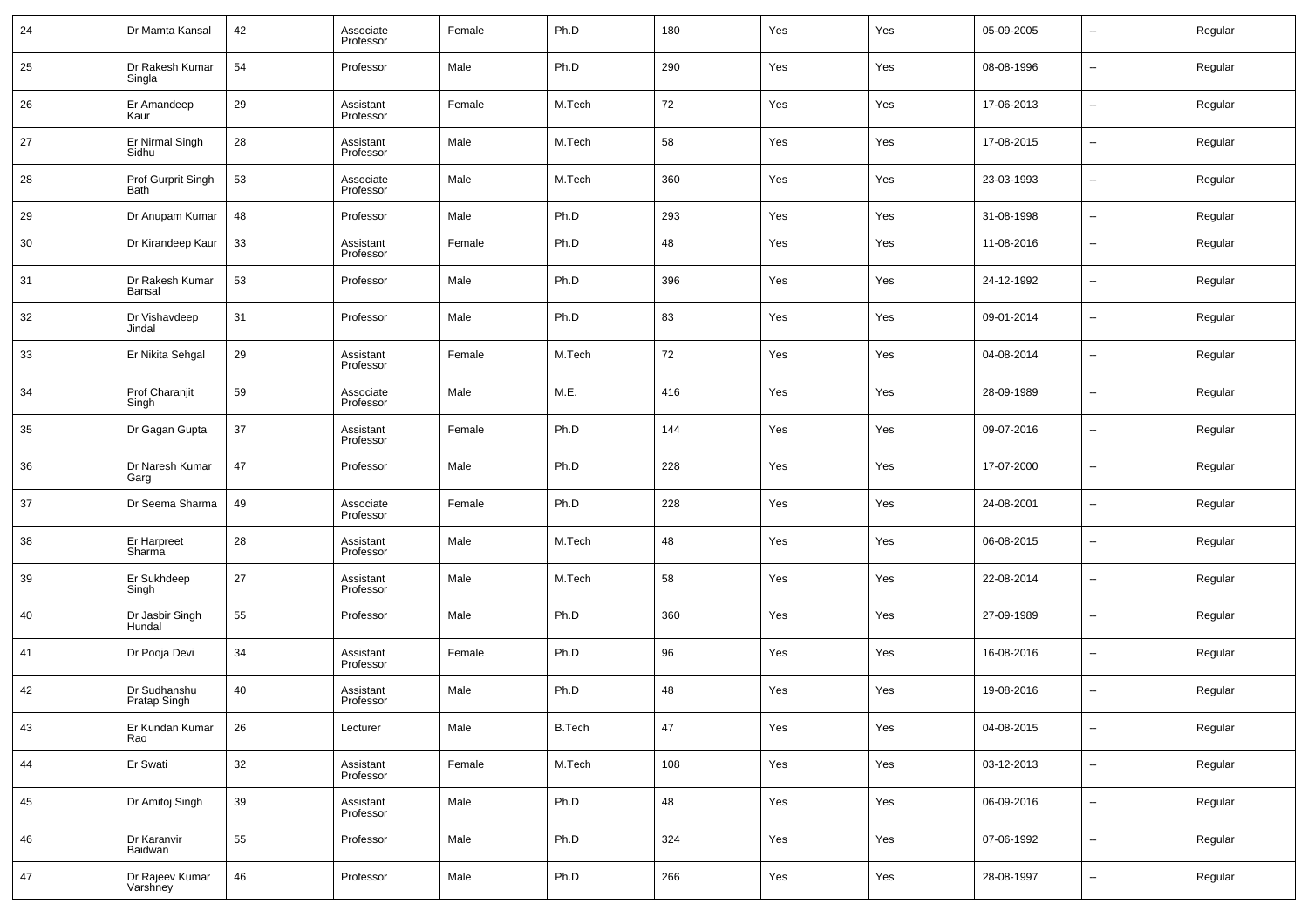| 48 | Dr Veena Sharma           | 38 | Assistant<br>Professor | Female | Ph.D    | 96  | Yes | Yes | 16-08-2016 | $\overline{\phantom{a}}$ | Regular |
|----|---------------------------|----|------------------------|--------|---------|-----|-----|-----|------------|--------------------------|---------|
| 49 | Er Manpreet Kaur<br>Sidhu | 28 | Assistant<br>Professor | Female | M.Tech  | 48  | Yes | Yes | 27-07-2016 | --                       | Regular |
| 50 | Ms Harmanjot<br>Kaur      | 32 | Lecturer               | Female | MP.Ed.  | 84  | Yes | Yes | 01-01-2012 | ш,                       | Regular |
| 51 | Dr Balwinder<br>Singh     | 53 | Professor              | Male   | Ph.D    | 291 | Yes | Yes | 31-01-1996 | --                       | Regular |
| 52 | Dr Mukesh                 | 35 | Assistant<br>Professor | Male   | Ph.D    | 48  | Yes | Yes | 22-08-2016 | ш,                       | Regular |
| 53 | Dr Satnam<br>Bhamra       | 38 | Assistant<br>Professor | Male   | Ph.D    | 132 | Yes | Yes | 19-06-2016 | ш,                       | Regular |
| 54 | Er Anumeet Kaur           | 33 | Assistant<br>Professor | Female | M.Tech  | 66  | Yes | Yes | 08-04-2014 | ш,                       | Regular |
| 55 | Er Shimpy<br>Maheshwari   | 30 | Assistant<br>Professor | Female | M.Tech  | 72  | Yes | Yes | 09-01-2014 | ш,                       | Regular |
| 56 | Prof Parikshit Paul       | 52 | Associate<br>Professor | Male   | M.Tech  | 328 | Yes | Yes | 03-04-1997 | --                       | Regular |
| 57 | Dr Jyoti Saxena           | 57 | Professor              | Female | Ph.D    | 365 | Yes | Yes | 05-06-1995 | $\overline{\phantom{a}}$ | Regular |
| 58 | Dr Pritpal Singh          | 35 | Assistant<br>Professor | Male   | Ph.D    | 48  | Yes | Yes | 10-08-2016 | --                       | Regular |
| 59 | Dr Suman<br>Kathuria      | 52 | Assistant<br>Professor | Female | Ph.D    | 348 | Yes | Yes | 06-09-1990 | $\sim$                   | Regular |
| 60 | Er Lakhvinder<br>Singh    | 31 | Assistant<br>Professor | Male   | M.Tech  | 54  | Yes | Yes | 02-01-2015 | --                       | Regular |
| 61 | Er Vivek                  | 47 | Assistant<br>Professor | Male   | M.Tech  | 265 | Yes | Yes | 17-07-2000 | $\overline{\phantom{a}}$ | Regular |
| 62 | Dr Anil Jindal            | 37 | Professor              | Male   | Ph.D    | 168 | Yes | Yes | 12-08-2006 | $\sim$                   | Regular |
| 63 | Dr Kewal Kumar            | 33 | Assistant<br>Professor | Male   | Ph.D    | 48  | Yes | Yes | 25-08-2016 | --                       | Regular |
| 64 | Dr Rajesh Gupta           | 49 | Professor              | Male   | Ph.D    | 259 | Yes | Yes | 14-09-1998 | $\sim$                   | Regular |
| 65 | Dr Veerpal Kaur           | 46 | Assistant<br>Professor | Female | Ph.D    | 132 | Yes | Yes | 11-11-2008 | --                       | Regular |
| 66 | Er Navdeep Kaur<br>Khiva  | 31 | Assistant<br>Professor | Female | M.Tech  | 72  | Yes | Yes | 30-07-2013 | --                       | Regular |
| 67 | Prof Anantdeep<br>Kaur    | 33 | Assistant<br>Professor | Female | M. Phil | 48  | Yes | Yes | 27-07-2016 | --                       | Regular |
| 68 | Dr Devanand<br>Uttam      | 52 | Professor              | Male   | Ph.D    | 339 | Yes | Yes | 18-07-2000 | $\overline{\phantom{a}}$ | Regular |
| 69 | Dr Mukesh Grover          | 36 | Assistant<br>Professor | Male   | Ph.D    | 132 | Yes | Yes | 24-12-2008 | $\overline{\phantom{a}}$ | Regular |
| 70 | Dr Satpal Singh           | 40 | Professor              | Male   | Ph.D    | 76  | Yes | Yes | 16-08-2016 | $\overline{\phantom{a}}$ | Regular |
| 71 | Er Gagandeep<br>Singh     | 30 | Assistant<br>Professor | Male   | M.Tech  | 72  | Yes | Yes | 15-07-2013 | $\overline{\phantom{a}}$ | Regular |
| 72 | Er Shipra Singla          | 28 | Assistant<br>Professor | Female | M.Tech  | 48  | Yes | Yes | 04-08-2015 | $\sim$                   | Regular |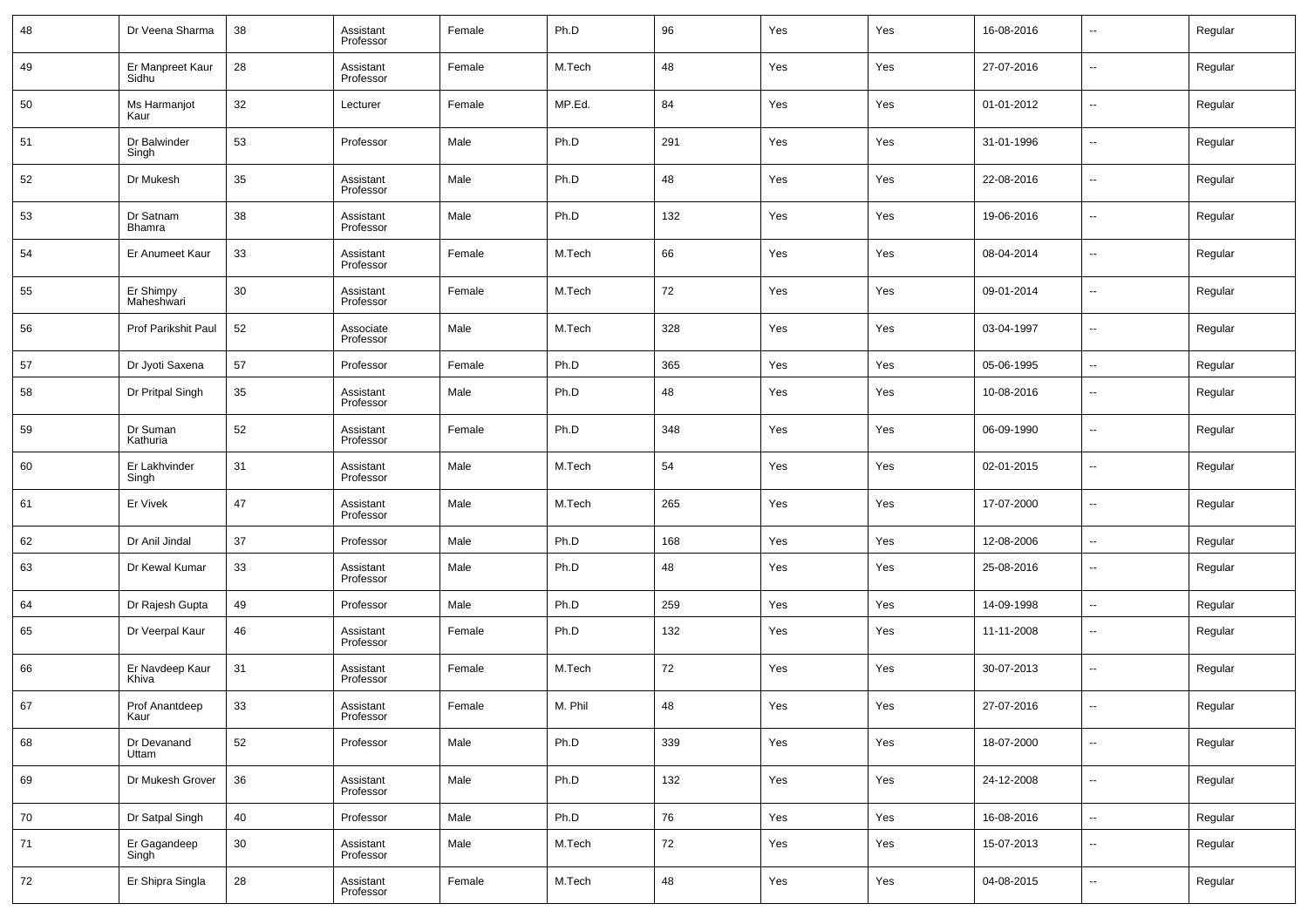| 73 | Prof Samandeep<br>Kaur         | 31 | Assistant<br>Professor                              | Female | MBA     | 48    | Yes | Yes | 27-07-2016 | --                       | Regular |
|----|--------------------------------|----|-----------------------------------------------------|--------|---------|-------|-----|-----|------------|--------------------------|---------|
| 74 | Dr Dinesh Kumar                | 45 | Associate<br>Professor                              | Male   | Ph.D    | 228   | Yes | Yes | 17-07-2000 | $\overline{\phantom{a}}$ | Regular |
| 75 | Dr Munish Kumar                | 35 | Assistant<br>Professor                              | Male   | Ph.D    | 48    | Yes | Yes | 12-08-2016 | --                       | Regular |
| 76 | Dr Savina Bansal               | 53 | Dean / Principal /<br>Director / Vice<br>Chancellor | Female | Ph.D    | 372   | Yes | Yes | 01-02-1993 | $\overline{\phantom{a}}$ | Regular |
| 77 | Er Haramritpal<br>Singh        | 35 | Assistant<br>Professor                              | Male   | M.Tech  | 120   | Yes | Yes | 05-12-2013 | ш,                       | Regular |
| 78 | Er Simardeep<br>Kaur           | 28 | Assistant<br>Professor                              | Female | M.Tech  | 46    | Yes | Yes | 03-08-2015 | --                       | Regular |
| 79 | Prof Sanjay<br>Bhatnagar       | 53 | Associate<br>Professor                              | Male   | M. Phil | 276   | Yes | Yes | 04-10-1996 | н.                       | Regular |
| 80 | Dr Jagdeep<br>Sharma           | 36 | Professor                                           | Male   | Ph.D    | 120   | Yes | Yes | 18-08-2014 | --                       | Regular |
| 81 | Dr Paramjeet<br>Sngh           | 44 | Professor                                           | Male   | Ph.D    | 251   | Yes | Yes | 01-09-1998 | н.                       | Regular |
| 82 | Dr Shweta Rani                 | 39 | Assistant<br>Professor                              | Female | Ph.D    | 48    | Yes | Yes | 08-12-2016 | --                       | Regular |
| 83 | Er Jyoti Rani                  | 42 | Associate<br>Professor                              | Female | M.Tech  | 240   | Yes | Yes | 05-08-2005 | --                       | Regular |
| 84 | Er Sunita Kotwal               | 45 | Assistant<br>Professor                              | Female | M.Tech  | 134   | Yes | Yes | 08-08-2008 | --                       | Regular |
| 85 | Dr Ashok Kumar<br>Goel         | 57 | Professor                                           | Male   | Ph.D    | 408   | Yes | Yes | 29-06-1993 | н.                       | Regular |
| 86 | Dr Manjeet Bansal              | 47 | Professor                                           | Male   | Ph.D    | 269   | Yes | Yes | 06-03-1997 | н.                       | Regular |
| 87 | Dr Sandeep<br>Kansal           | 46 | Professor                                           | Male   | Ph.D    | 276   | Yes | Yes | 26-08-1996 | --                       | Regular |
| 88 | Er Amit Madhar                 | 25 | Assistant<br>Professor                              | Male   | M.Tech  | 60    | Yes | No  | 09-01-2015 | 01-11-2019               | Regular |
| 89 | Er Parul Garg                  | 27 | Assistant<br>Professor                              | Female | M.Tech  | 48    | Yes | Yes | 10-08-2015 | --                       | Regular |
| 90 | Prof Kalyan Roy                | 61 | Associate<br>Professor                              | Male   | M.Tech  | 441   | Yes | Yes | 20-07-2000 | --                       | Regular |
| 91 | Dr Balraj Singh<br>Sidhu       | 50 | Professor                                           | Male   | Ph.D    | 300   | Yes | Yes | 09-04-1998 | $\overline{a}$           | Regular |
| 92 | Dr Meenu                       | 43 | Assistant<br>Professor                              | Female | Ph.D    | 48    | Yes | Yes | 18-10-2016 | $\overline{\phantom{a}}$ | Regular |
| 93 | Dr SARBJIT<br><b>KAUR BATH</b> | 51 | Professor                                           | Female | Ph.D    | 298   | Yes | Yes | 09-09-1996 | $\overline{\phantom{a}}$ | Regular |
| 94 | Er Amritpal                    | 31 | Assistant<br>Professor                              | Male   | M.Tech  | 48    | Yes | Yes | 20-10-2016 | $\overline{\phantom{a}}$ | Regular |
| 95 | Er Shamita Garg                | 40 | Assistant<br>Professor                              | Female | M.Tech  | $122$ | Yes | Yes | 25-01-2011 | $\sim$                   | Regular |